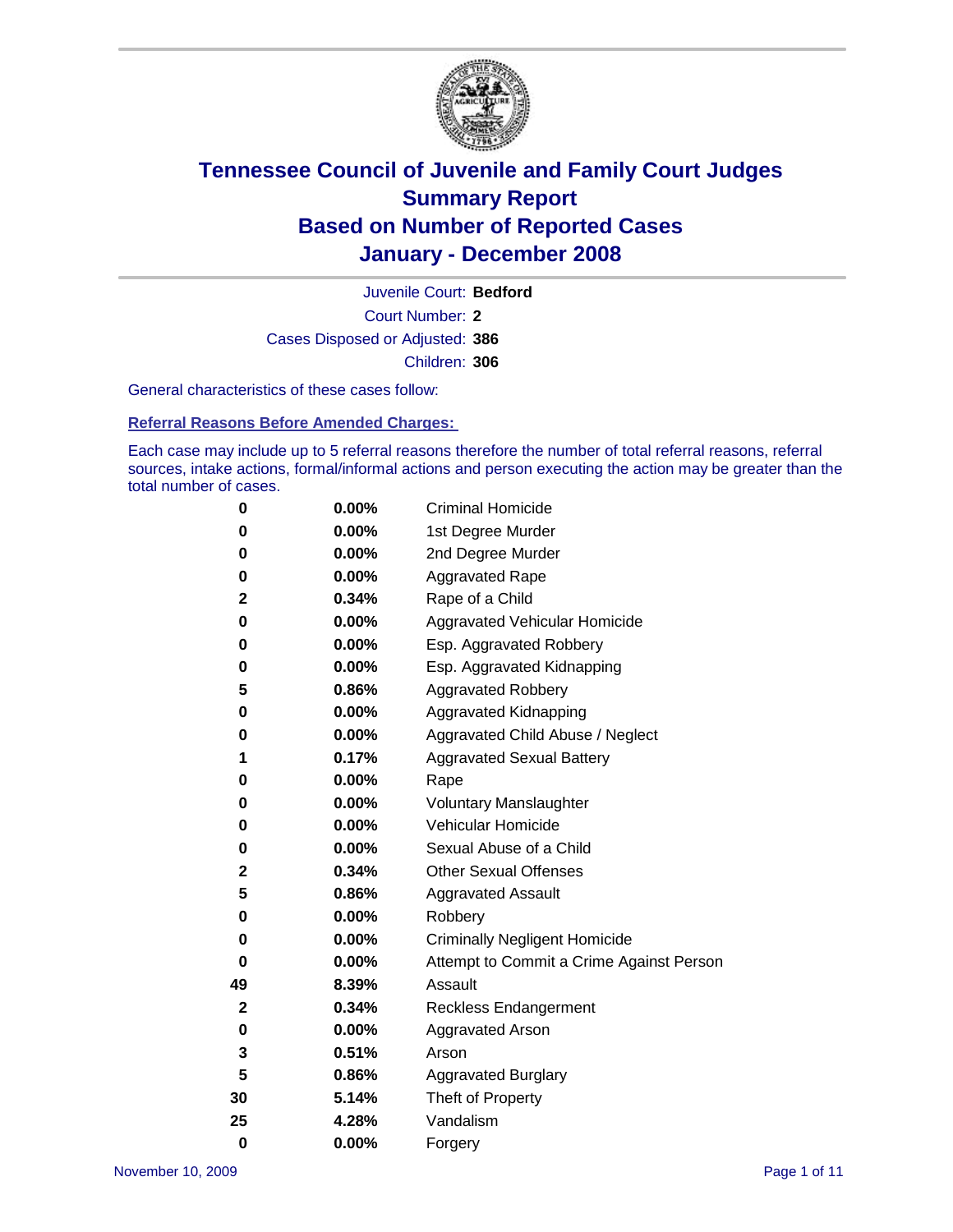

Court Number: **2** Juvenile Court: **Bedford** Cases Disposed or Adjusted: **386** Children: **306**

#### **Referral Reasons Before Amended Charges:**

Each case may include up to 5 referral reasons therefore the number of total referral reasons, referral sources, intake actions, formal/informal actions and person executing the action may be greater than the total number of cases.

| 0            | 0.00%    | <b>Worthless Checks</b>                                     |
|--------------|----------|-------------------------------------------------------------|
| 1            | 0.17%    | Illegal Possession / Fraudulent Use of Credit / Debit Cards |
| 8            | 1.37%    | <b>Burglary</b>                                             |
| 0            | $0.00\%$ | Unauthorized Use of a Vehicle                               |
| 0            | 0.00%    | <b>Cruelty to Animals</b>                                   |
| 0            | $0.00\%$ | Sale of Controlled Substances                               |
| 6            | 1.03%    | <b>Other Drug Offenses</b>                                  |
| 13           | 2.23%    | Possession of Controlled Substances                         |
| $\mathbf 0$  | 0.00%    | <b>Criminal Attempt</b>                                     |
| 3            | 0.51%    | Carrying Weapons on School Property                         |
| 4            | 0.68%    | Unlawful Carrying / Possession of a Weapon                  |
| 1            | 0.17%    | <b>Evading Arrest</b>                                       |
| 1            | 0.17%    | Escape                                                      |
| 3            | 0.51%    | Driving Under Influence (DUI)                               |
| 17           | 2.91%    | Possession / Consumption of Alcohol                         |
| $\mathbf{2}$ | 0.34%    | Resisting Stop, Frisk, Halt, Arrest or Search               |
| 0            | $0.00\%$ | <b>Aggravated Criminal Trespass</b>                         |
| 5            | 0.86%    | Harassment                                                  |
| 0            | 0.00%    | Failure to Appear                                           |
| 4            | 0.68%    | Filing a False Police Report                                |
|              | 0.17%    | Criminal Impersonation                                      |
| 40           | 6.85%    | <b>Disorderly Conduct</b>                                   |
| 9            | 1.54%    | <b>Criminal Trespass</b>                                    |
| 0            | 0.00%    | <b>Public Intoxication</b>                                  |
| 0            | 0.00%    | Gambling                                                    |
| 110          | 18.84%   | Traffic                                                     |
| 0            | 0.00%    | <b>Local Ordinances</b>                                     |
| 0            | $0.00\%$ | Violation of Wildlife Regulations                           |
| 0            | 0.00%    | Contempt of Court                                           |
| 62           | 10.62%   | Violation of Probation                                      |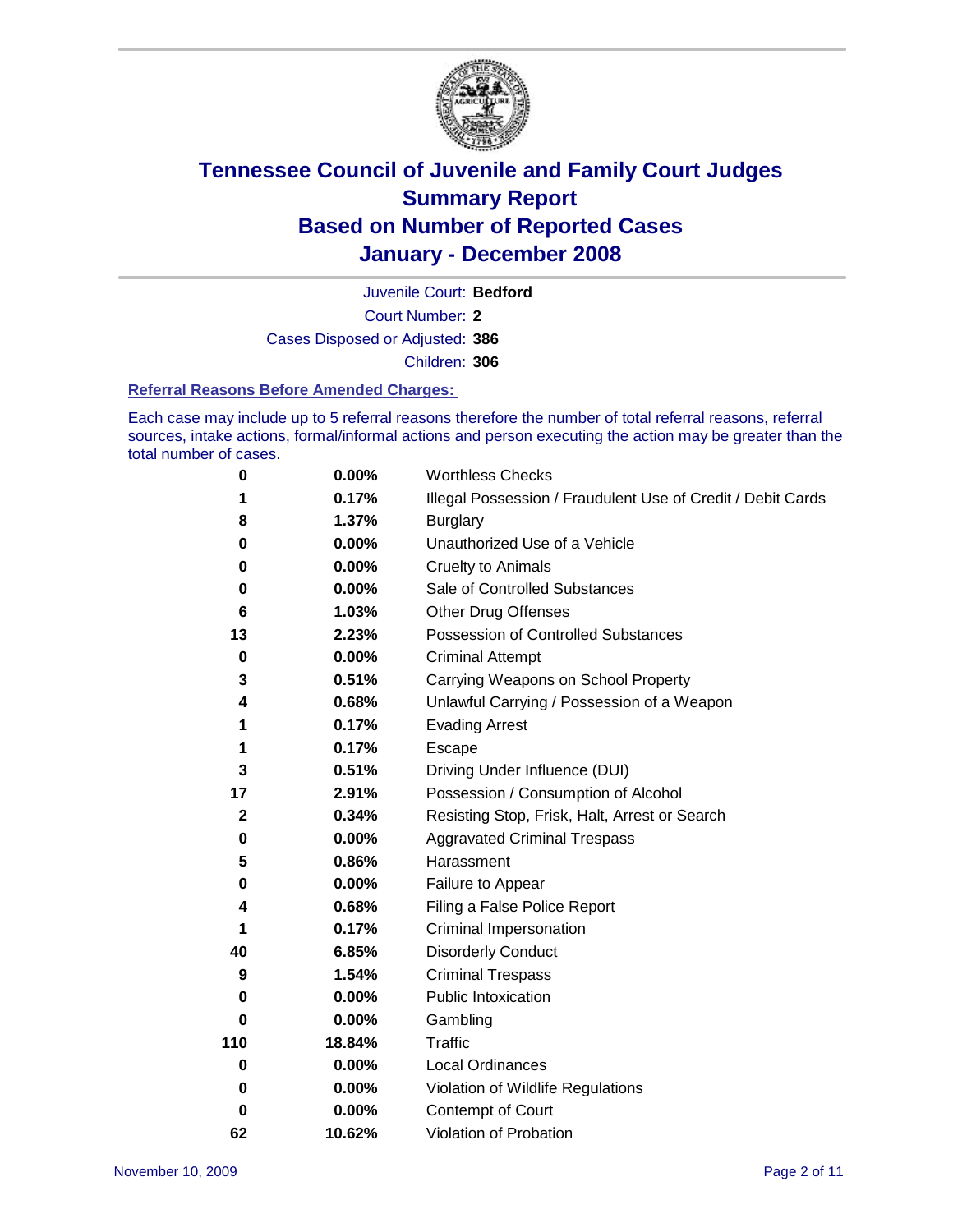

Court Number: **2** Juvenile Court: **Bedford** Cases Disposed or Adjusted: **386** Children: **306**

#### **Referral Reasons Before Amended Charges:**

Each case may include up to 5 referral reasons therefore the number of total referral reasons, referral sources, intake actions, formal/informal actions and person executing the action may be greater than the total number of cases.

| 10          | 1.71%   | Violation of Aftercare                 |
|-------------|---------|----------------------------------------|
| 60          | 10.27%  | Unruly Behavior                        |
| 35          | 5.99%   | Truancy                                |
| 14          | 2.40%   | In-State Runaway                       |
| 1           | 0.17%   | Out-of-State Runaway                   |
| $\mathbf 2$ | 0.34%   | Possession of Tobacco Products         |
| 7           | 1.20%   | Violation of a Valid Court Order       |
| 6           | 1.03%   | Violation of Curfew                    |
| $\bf{0}$    | 0.00%   | Sexually Abused Child                  |
| 0           | 0.00%   | <b>Physically Abused Child</b>         |
| 0           | 0.00%   | Dependency / Neglect                   |
| $\bf{0}$    | 0.00%   | <b>Termination of Parental Rights</b>  |
| 0           | 0.00%   | <b>Violation of Pretrial Diversion</b> |
| 0           | 0.00%   | Violation of Informal Adjustment       |
| 0           | 0.00%   | <b>Judicial Review</b>                 |
| 0           | 0.00%   | <b>Administrative Review</b>           |
| $\bf{0}$    | 0.00%   | <b>Foster Care Review</b>              |
| 0           | 0.00%   | Custody                                |
| 0           | 0.00%   | Visitation                             |
| 0           | 0.00%   | Paternity / Legitimation               |
| 0           | 0.00%   | <b>Child Support</b>                   |
| 0           | 0.00%   | <b>Request for Medical Treatment</b>   |
| $\bf{0}$    | 0.00%   | <b>Consent to Marry</b>                |
| 30          | 5.14%   | Other                                  |
| 584         | 100.00% | <b>Total Referrals</b>                 |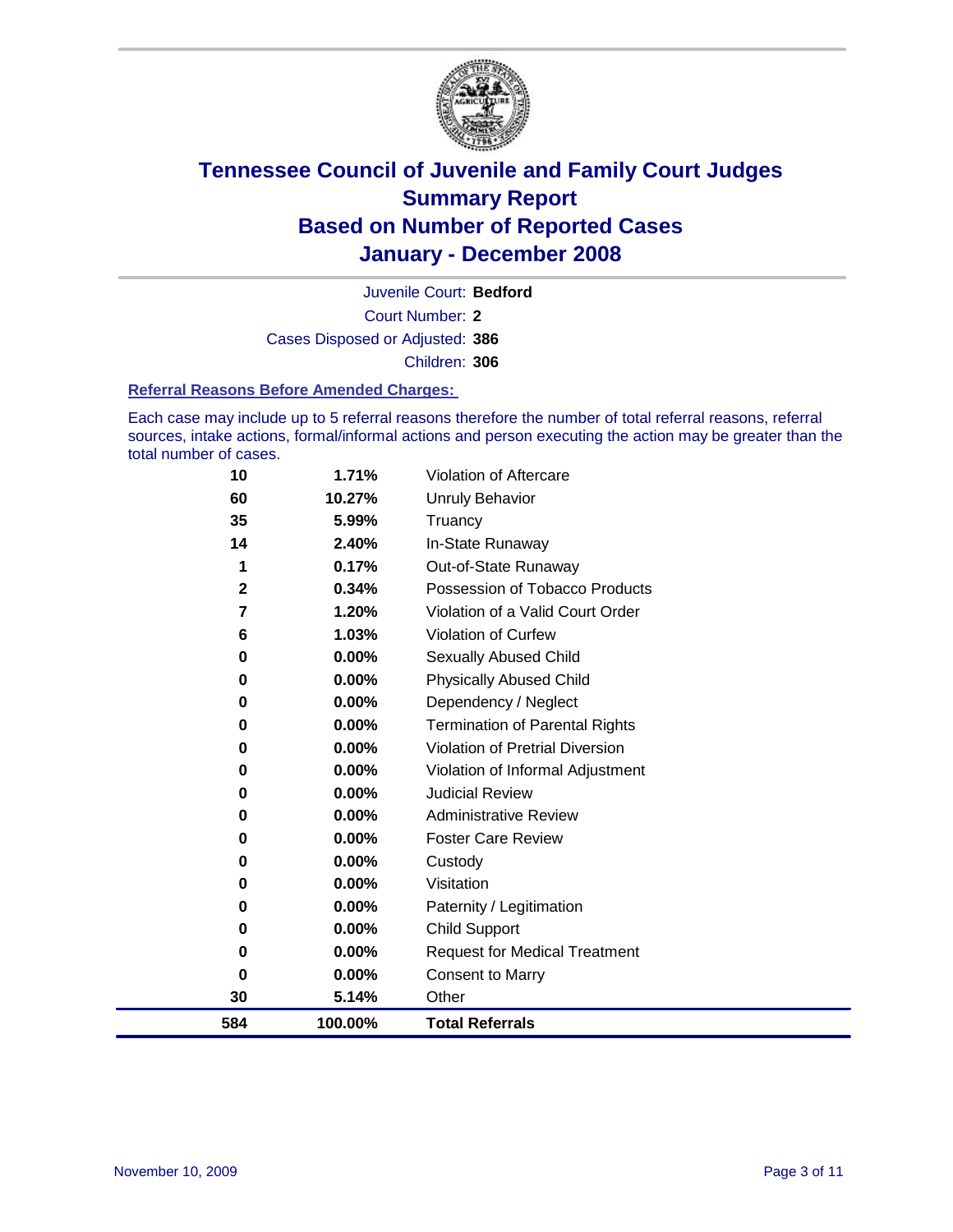

Court Number: **2** Juvenile Court: **Bedford** Cases Disposed or Adjusted: **386** Children: **306**

### **Referral Sources: 1**

| 584          | 100.00% | <b>Total Referral Sources</b>     |
|--------------|---------|-----------------------------------|
| 0            | 0.00%   | Other                             |
| 0            | 0.00%   | Unknown                           |
| 0            | 0.00%   | Hospital                          |
| 3            | 0.51%   | Child & Parent                    |
| 17           | 2.91%   | Victim                            |
| $\mathbf{2}$ | 0.34%   | <b>Other Court</b>                |
| 0            | 0.00%   | Social Agency                     |
| 52           | 8.90%   | <b>Court Staff</b>                |
| 0            | 0.00%   | <b>District Attorney's Office</b> |
| 0            | 0.00%   | <b>Other State Department</b>     |
| 18           | 3.08%   | <b>DCS</b>                        |
| 0            | 0.00%   | <b>CSA</b>                        |
| 36           | 6.16%   | School                            |
| 0            | 0.00%   | Self                              |
| 0            | 0.00%   | <b>Relatives</b>                  |
| 54           | 9.25%   | Parents                           |
| 402          | 68.84%  | Law Enforcement                   |

### **Age of Child at Referral: 2**

| 306              | 100.00% | <b>Total Child Count</b> |
|------------------|---------|--------------------------|
| 0                | 0.00%   | <b>Unknown</b>           |
| 0                | 0.00%   | Ages 19 and Over         |
| 84               | 27.45%  | Ages 17 through 18       |
| 147              | 48.04%  | Ages 15 through 16       |
| 53               | 17.32%  | Ages 13 through 14       |
| 18               | 5.88%   | Ages 11 through 12       |
| $\boldsymbol{4}$ | 1.31%   | Ages 10 and Under        |
|                  |         |                          |

<sup>1</sup> If different than number of Referral Reasons (584), verify accuracy of your court's data.

<sup>2</sup> One child could be counted in multiple categories, verify accuracy of your court's data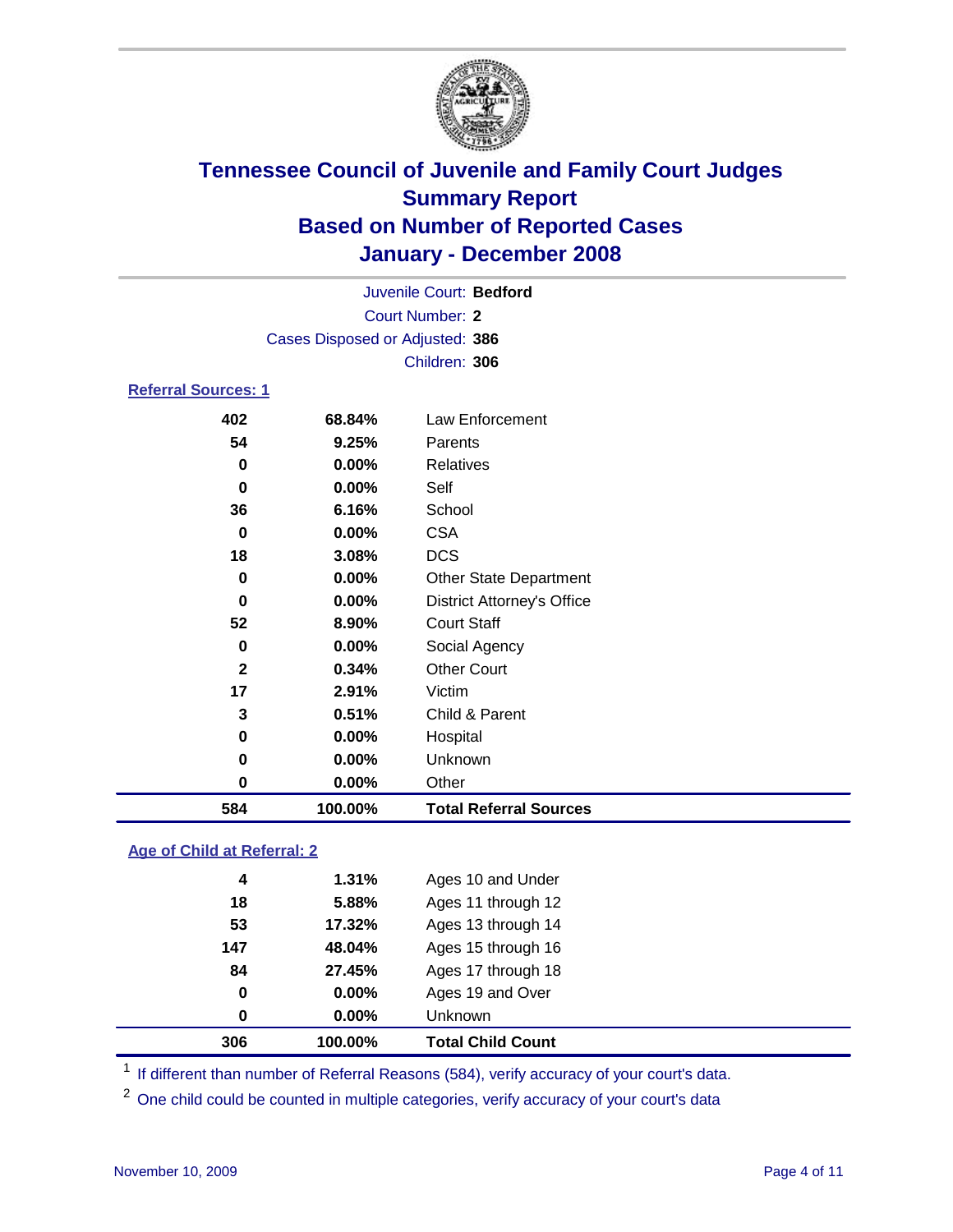

| Juvenile Court: Bedford                 |                                 |                          |  |  |  |
|-----------------------------------------|---------------------------------|--------------------------|--|--|--|
| <b>Court Number: 2</b>                  |                                 |                          |  |  |  |
|                                         | Cases Disposed or Adjusted: 386 |                          |  |  |  |
|                                         | Children: 306                   |                          |  |  |  |
| Sex of Child: 1                         |                                 |                          |  |  |  |
| 186                                     | 60.78%                          | Male                     |  |  |  |
| 120                                     | 39.22%                          | Female                   |  |  |  |
| $\bf{0}$                                | 0.00%                           | Unknown                  |  |  |  |
| 306                                     | 100.00%                         | <b>Total Child Count</b> |  |  |  |
| Race of Child: 1                        |                                 |                          |  |  |  |
| 261                                     | 85.29%                          | White                    |  |  |  |
| 33                                      | 10.78%                          | African American         |  |  |  |
| 0                                       | 0.00%                           | Native American          |  |  |  |
| 0                                       | 0.00%                           | Asian                    |  |  |  |
| 4                                       | 1.31%                           | Mixed                    |  |  |  |
| 8                                       | 2.61%                           | Unknown                  |  |  |  |
| 306                                     | 100.00%                         | <b>Total Child Count</b> |  |  |  |
| <b>Hispanic Origin: 1</b>               |                                 |                          |  |  |  |
| 28                                      | 9.15%                           | Yes                      |  |  |  |
| 277                                     | 90.52%                          | <b>No</b>                |  |  |  |
| 1                                       | 0.33%                           | Unknown                  |  |  |  |
| 306                                     | 100.00%                         | <b>Total Child Count</b> |  |  |  |
| <b>School Enrollment of Children: 1</b> |                                 |                          |  |  |  |
| 285                                     | 93.14%                          | Yes                      |  |  |  |
| 20                                      | 6.54%                           | No                       |  |  |  |
| 1                                       | 0.33%                           | Unknown                  |  |  |  |
| 306                                     | 100.00%                         | <b>Total Child Count</b> |  |  |  |

One child could be counted in multiple categories, verify accuracy of your court's data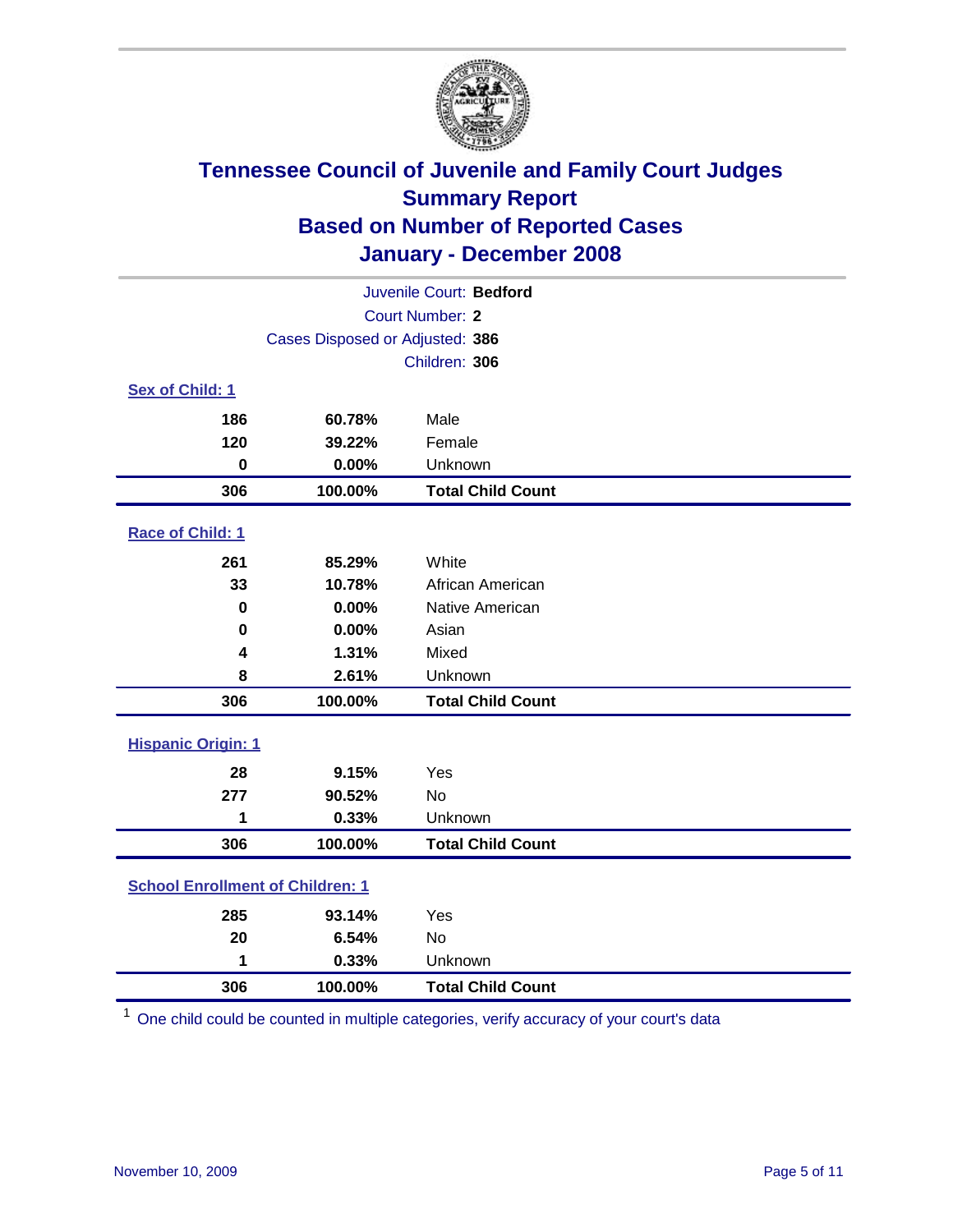

Court Number: **2** Juvenile Court: **Bedford** Cases Disposed or Adjusted: **386** Children: **306**

#### **Living Arrangement of Child at Time of Referral: 1**

| 306          | 100.00%  | <b>Total Child Count</b>     |
|--------------|----------|------------------------------|
| 0            | 0.00%    | Other                        |
| 0            | 0.00%    | Unknown                      |
| 0            | $0.00\%$ | Independent                  |
| 1            | 0.33%    | In an Institution            |
| 0            | 0.00%    | In a Residential Center      |
| 1            | 0.33%    | In a Group Home              |
| $\mathbf{2}$ | 0.65%    | With Foster Family           |
| 4            | 1.31%    | With Adoptive Parents        |
| 11           | 3.59%    | <b>With Relatives</b>        |
| 20           | 6.54%    | With Father                  |
| 110          | 35.95%   | With Mother                  |
| 30           | 9.80%    | With Mother and Stepfather   |
| 13           | 4.25%    | With Father and Stepmother   |
| 114          | 37.25%   | With Both Biological Parents |
|              |          |                              |

#### **Type of Detention: 2**

| 386 | 100.00%  | <b>Total Detention Count</b> |  |
|-----|----------|------------------------------|--|
| 0   | $0.00\%$ | Other                        |  |
| 252 | 65.28%   | Does Not Apply               |  |
| 0   | $0.00\%$ | <b>Unknown</b>               |  |
| 0   | 0.00%    | Psychiatric Hospital         |  |
| 0   | $0.00\%$ | Jail - No Separation         |  |
| 0   | $0.00\%$ | Jail - Partial Separation    |  |
| 0   | $0.00\%$ | Jail - Complete Separation   |  |
| 119 | 30.83%   | Juvenile Detention Facility  |  |
| 15  | 3.89%    | Non-Secure Placement         |  |
|     |          |                              |  |

<sup>1</sup> One child could be counted in multiple categories, verify accuracy of your court's data

<sup>2</sup> If different than number of Cases (386) verify accuracy of your court's data.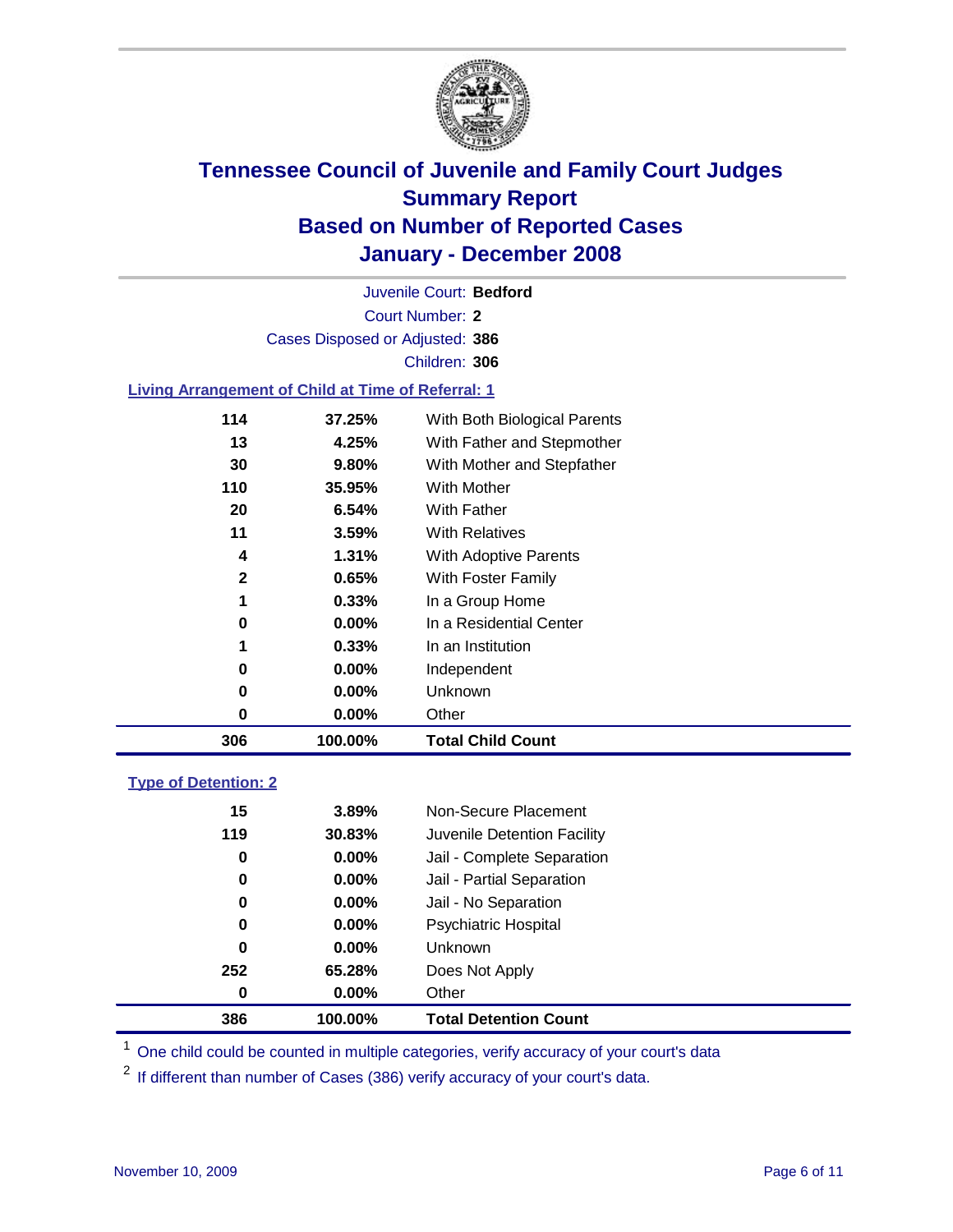

|                                                    | Juvenile Court: Bedford         |                                      |  |  |  |
|----------------------------------------------------|---------------------------------|--------------------------------------|--|--|--|
|                                                    | Court Number: 2                 |                                      |  |  |  |
|                                                    | Cases Disposed or Adjusted: 386 |                                      |  |  |  |
|                                                    |                                 | Children: 306                        |  |  |  |
| <b>Placement After Secure Detention Hearing: 1</b> |                                 |                                      |  |  |  |
| 58                                                 | 15.03%                          | Returned to Prior Living Arrangement |  |  |  |
| 72                                                 | 18.65%                          | Juvenile Detention Facility          |  |  |  |
| 0                                                  | 0.00%                           | Jail                                 |  |  |  |
| 1                                                  | 0.26%                           | Shelter / Group Home                 |  |  |  |
| $\mathbf 2$                                        | 0.52%                           | <b>Foster Family Home</b>            |  |  |  |
| 0                                                  | 0.00%                           | Psychiatric Hospital                 |  |  |  |
| 0                                                  | 0.00%                           | Unknown                              |  |  |  |
| 253                                                | 65.54%                          | Does Not Apply                       |  |  |  |
| 0                                                  | 0.00%                           | Other                                |  |  |  |
|                                                    | 100.00%                         | <b>Total Placement Count</b>         |  |  |  |
| 386                                                |                                 |                                      |  |  |  |
| <b>Intake Actions: 2</b>                           |                                 |                                      |  |  |  |
| 495                                                | 84.76%                          | <b>Petition Filed</b>                |  |  |  |
| 3                                                  | 0.51%                           | <b>Motion Filed</b>                  |  |  |  |
| 78                                                 | 13.36%                          | <b>Citation Processed</b>            |  |  |  |
| 3                                                  | 0.51%                           | Notification of Paternity Processed  |  |  |  |
| 1                                                  | 0.17%                           | Scheduling of Judicial Review        |  |  |  |
| 3                                                  | 0.51%                           | Scheduling of Administrative Review  |  |  |  |
| 0                                                  | 0.00%                           | Scheduling of Foster Care Review     |  |  |  |
| 0                                                  | 0.00%                           | Unknown                              |  |  |  |
| 1                                                  | 0.17%                           | Does Not Apply                       |  |  |  |
| 0                                                  | 0.00%                           | Other                                |  |  |  |

<sup>1</sup> If different than number of Cases (386) verify accuracy of your court's data.

<sup>2</sup> If different than number of Referral Reasons (584), verify accuracy of your court's data.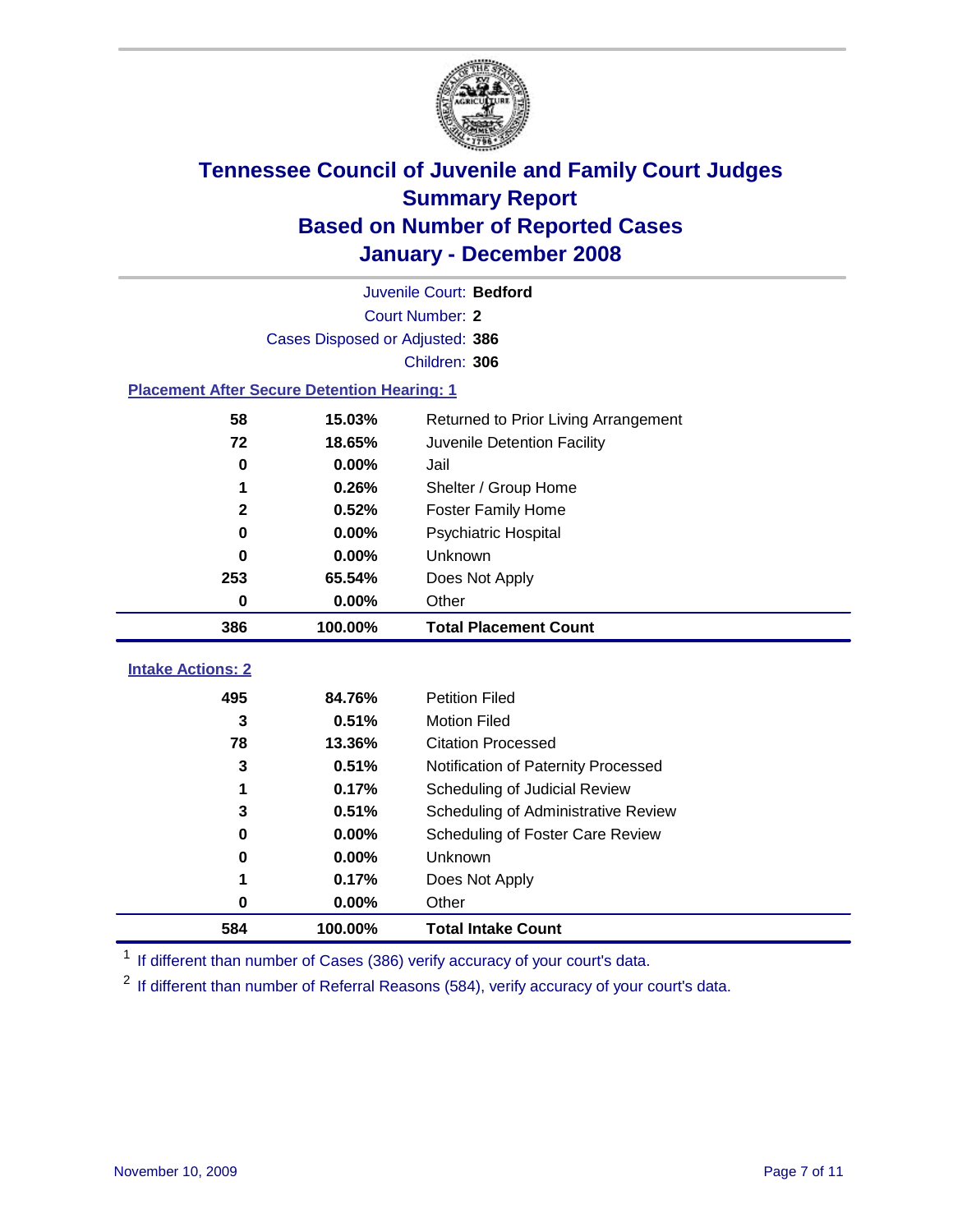

Court Number: **2** Juvenile Court: **Bedford** Cases Disposed or Adjusted: **386** Children: **306**

### **Last Grade Completed by Child: 1**

| 0            | 0.00%   | Too Young for School     |
|--------------|---------|--------------------------|
| $\bf{0}$     | 0.00%   | Preschool                |
| $\mathbf 2$  | 0.65%   | Kindergarten             |
| 11           | 3.59%   | 1st Grade                |
| $\mathbf{2}$ | 0.65%   | 2nd Grade                |
| 0            | 0.00%   | 3rd Grade                |
| 3            | 0.98%   | 4th Grade                |
| 8            | 2.61%   | 5th Grade                |
| 16           | 5.23%   | 6th Grade                |
| 26           | 8.50%   | 7th Grade                |
| 27           | 8.82%   | 8th Grade                |
| 54           | 17.65%  | 9th Grade                |
| 65           | 21.24%  | 10th Grade               |
| 73           | 23.86%  | 11th Grade               |
| 16           | 5.23%   | 12th Grade               |
| 1            | 0.33%   | Non-Graded Special Ed    |
| $\mathbf 2$  | 0.65%   | <b>GED</b>               |
| $\bf{0}$     | 0.00%   | Graduated                |
| 0            | 0.00%   | Never Attended School    |
| 0            | 0.00%   | Unknown                  |
| 0            | 0.00%   | Other                    |
| 306          | 100.00% | <b>Total Child Count</b> |

### **Enrolled in Special Education: 1**

| 301 | 98.37%   | No                       |  |
|-----|----------|--------------------------|--|
| 0   | $0.00\%$ | Unknown                  |  |
| 306 | 100.00%  | <b>Total Child Count</b> |  |

<sup>1</sup> One child could be counted in multiple categories, verify accuracy of your court's data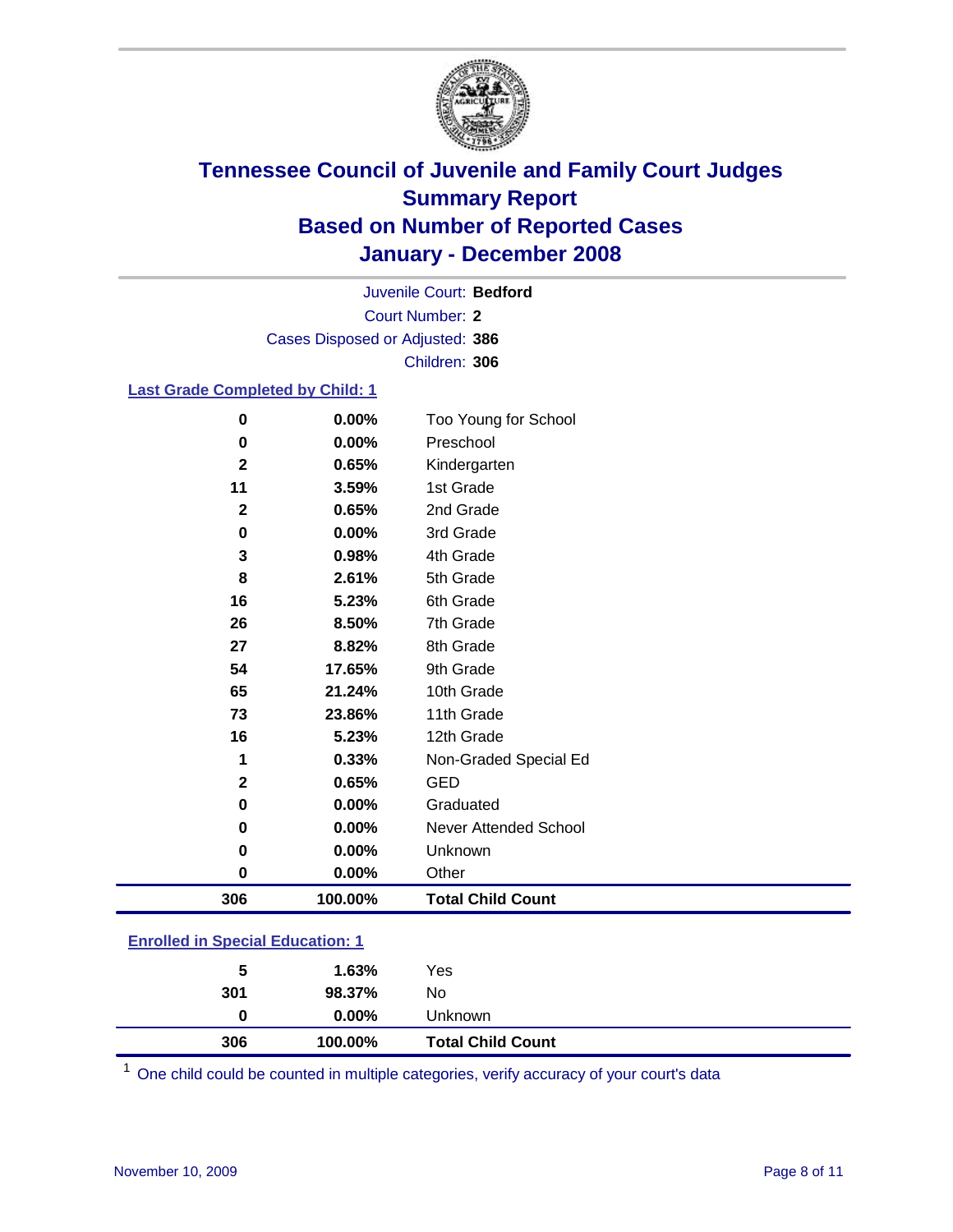

| Juvenile Court: Bedford      |                                 |                           |  |  |
|------------------------------|---------------------------------|---------------------------|--|--|
|                              | Court Number: 2                 |                           |  |  |
|                              | Cases Disposed or Adjusted: 386 |                           |  |  |
|                              | Children: 306                   |                           |  |  |
| <b>Action Executed By: 1</b> |                                 |                           |  |  |
| 579                          | 99.14%                          | Judge                     |  |  |
| 1                            | 0.17%                           | Referee                   |  |  |
| 4                            | 0.68%                           | <b>YSO</b>                |  |  |
| 0                            | $0.00\%$                        | Other                     |  |  |
| 0                            | $0.00\%$                        | Unknown                   |  |  |
| 584                          | 100.00%                         | <b>Total Action Count</b> |  |  |

### **Formal / Informal Actions: 1**

| 44           | 7.53%    | Dismissed                                        |
|--------------|----------|--------------------------------------------------|
| 28           | 4.79%    | Retired / Nolle Prosequi                         |
| 276          | 47.26%   | <b>Complaint Substantiated Delinquent</b>        |
| 85           | 14.55%   | <b>Complaint Substantiated Status Offender</b>   |
| 3            | 0.51%    | <b>Complaint Substantiated Dependent/Neglect</b> |
| 0            | $0.00\%$ | <b>Complaint Substantiated Abused</b>            |
| 0            | $0.00\%$ | <b>Complaint Substantiated Mentally III</b>      |
| 4            | 0.68%    | Informal Adjustment                              |
| 0            | $0.00\%$ | <b>Pretrial Diversion</b>                        |
| 0            | $0.00\%$ | <b>Transfer to Adult Court Hearing</b>           |
| $\mathbf{2}$ | 0.34%    | Charges Cleared by Transfer to Adult Court       |
| 0            | $0.00\%$ | Special Proceeding                               |
| 0            | $0.00\%$ | <b>Review Concluded</b>                          |
| 141          | 24.14%   | Case Held Open                                   |
| 1            | 0.17%    | Other                                            |
| 0            | $0.00\%$ | <b>Unknown</b>                                   |
| 584          | 100.00%  | <b>Total Action Count</b>                        |

<sup>1</sup> If different than number of Referral Reasons (584), verify accuracy of your court's data.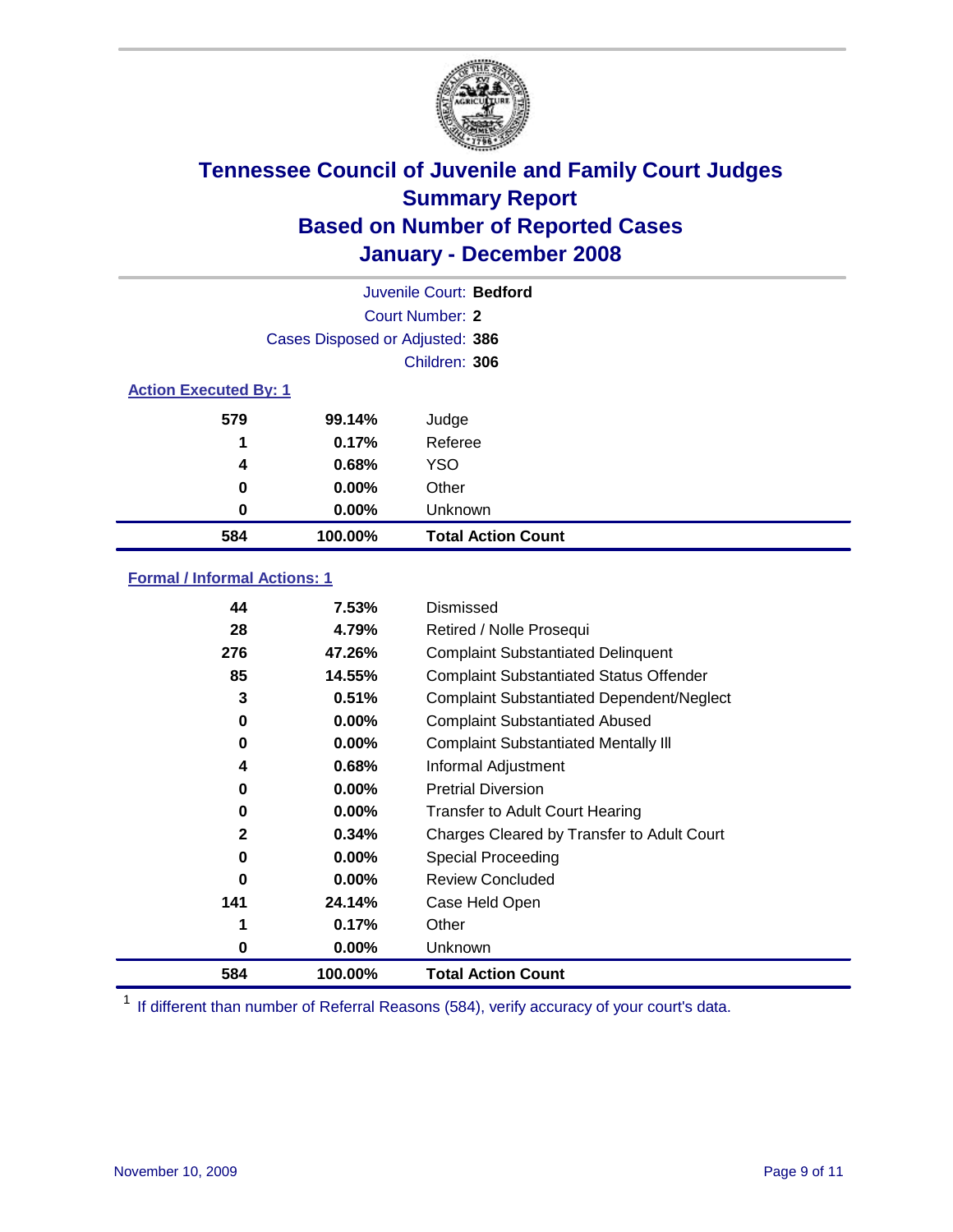

|                       |                                 | Juvenile Court: Bedford                               |
|-----------------------|---------------------------------|-------------------------------------------------------|
|                       |                                 | <b>Court Number: 2</b>                                |
|                       | Cases Disposed or Adjusted: 386 |                                                       |
|                       |                                 | Children: 306                                         |
| <b>Case Outcomes:</b> |                                 | There can be multiple outcomes for one child or case. |
| 17                    | 3.34%                           | <b>Case Dismissed</b>                                 |
| 29                    | 5.70%                           | Case Retired or Nolle Prosequi                        |
| 3                     | 0.59%                           | Warned / Counseled                                    |
| 63                    | 12.38%                          | Held Open For Review                                  |
| 150                   | 29.47%                          | Supervision / Probation to Juvenile Court             |
| 0                     | 0.00%                           | <b>Probation to Parents</b>                           |
| 0                     | 0.00%                           | Referral to Another Entity for Supervision / Service  |
| 1                     | 0.20%                           | Referred for Mental Health Counseling                 |
| 0                     | 0.00%                           | Referred for Alcohol and Drug Counseling              |
| 0                     | 0.00%                           | <b>Referred to Alternative School</b>                 |
| 0                     | 0.00%                           | Referred to Private Child Agency                      |
| 41                    | 8.06%                           | Referred to Defensive Driving School                  |
| 0                     | 0.00%                           | Referred to Alcohol Safety School                     |
| 1                     | 0.20%                           | Referred to Juvenile Court Education-Based Program    |
| 0                     | 0.00%                           | Driver's License Held Informally                      |
| 1                     | 0.20%                           | <b>Voluntary Placement with DMHMR</b>                 |
| 0                     | 0.00%                           | <b>Private Mental Health Placement</b>                |
| 0                     | 0.00%                           | Private MR Placement                                  |
| 0                     | 0.00%                           | Placement with City/County Agency/Facility            |
| 0                     | 0.00%                           | Placement with Relative / Other Individual            |
| 6                     | 1.18%                           | Fine                                                  |
| 14                    | 2.75%                           | <b>Public Service</b>                                 |
| 10                    | 1.96%                           | Restitution                                           |
| 0                     | 0.00%                           | <b>Runaway Returned</b>                               |
| 0                     | 0.00%                           | No Contact Order                                      |
| 0                     | 0.00%                           | Injunction Other than No Contact Order                |
| 0                     | 0.00%                           | <b>House Arrest</b>                                   |
| 0                     | 0.00%                           | <b>Court Defined Curfew</b>                           |
| 0                     | 0.00%                           | Dismissed from Informal Adjustment                    |
| 0                     | 0.00%                           | <b>Dismissed from Pretrial Diversion</b>              |
| 0                     | 0.00%                           | <b>Released from Probation</b>                        |
|                       | 0.20%                           | <b>Transferred to Adult Court</b>                     |
| 0                     | 0.00%                           | <b>DMHMR Involuntary Commitment</b>                   |